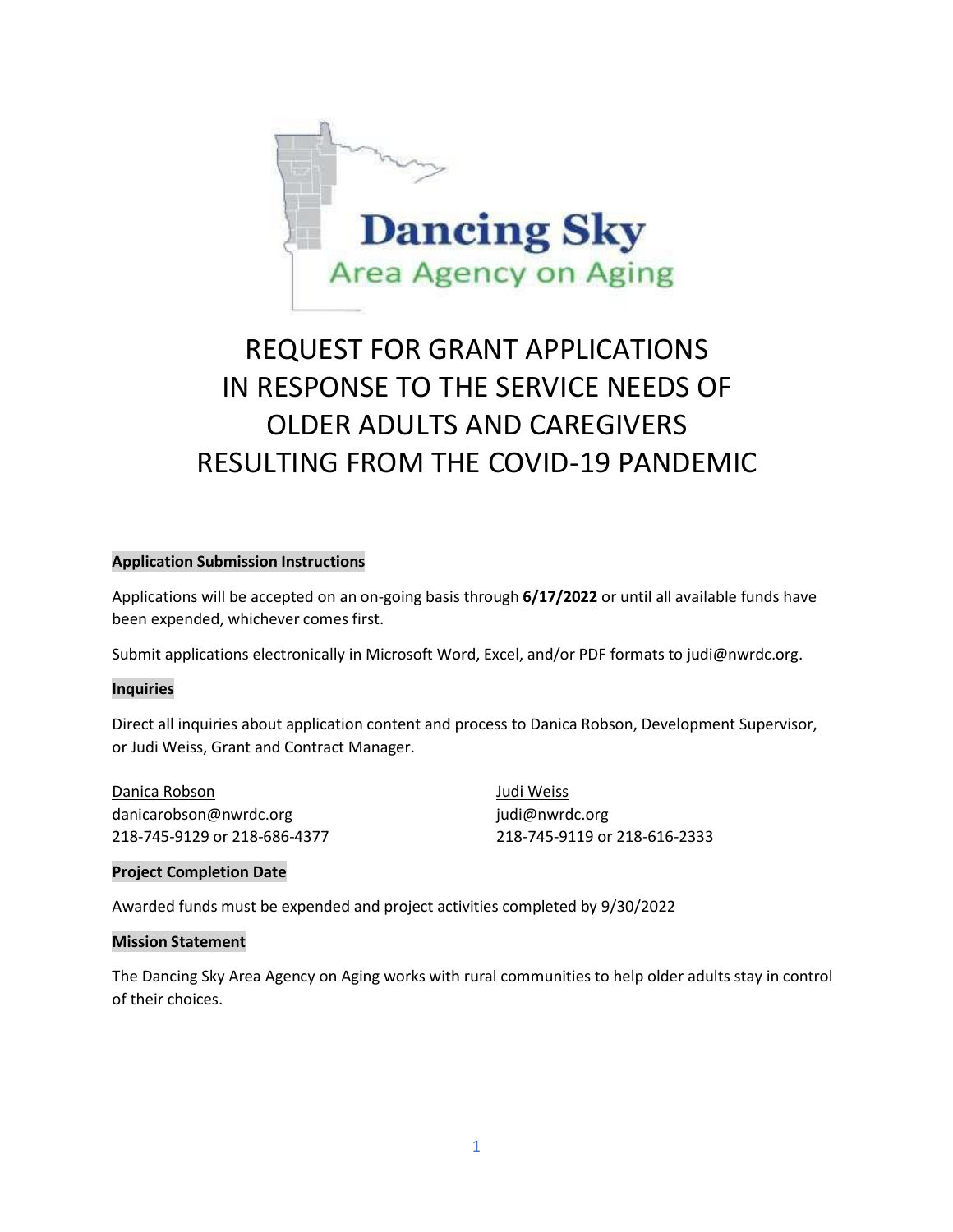# **Table of Contents**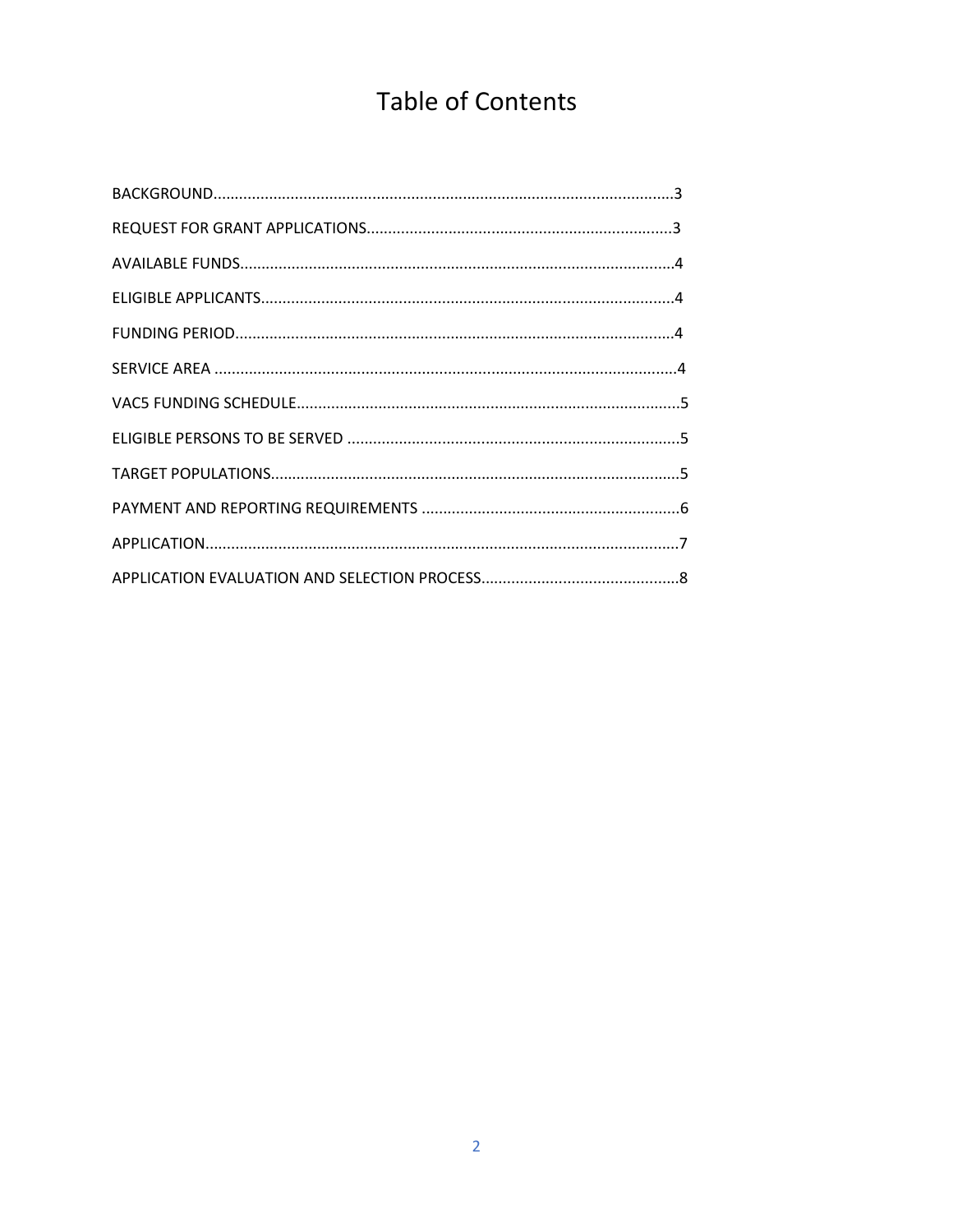# **BACKGROUND**

The Dancing Sky Area Agency on Aging (DSAAA) is 1 of 7 Area Agencies on Aging in Minnesota. We serve a community which is made up of a unique and resilient group of older adults, caregivers, persons with disabilities and home- and community-based providers in 21 counties throughout Northwest and West Central Minnesota.

We believe that all older adults and caregivers are vital to the quality of place in each of our rural communities. While vital, our aging population must adapt to an ever-changing world while facing challenging economic barriers. Because of this, we recognize how important it is for older adults to have access to services regardless of where they live and for each of us to be empowered to live and age healthier, no matter our age.

Delivering services in our region, which makes up 28% of Minnesota's land mass and has a low population density, can be challenging. Innovation in our communities and collaboration with key partners is essential to the future of our aging community.

In our region, we envision vibrant communities invested in their elders. We envision older adults and caregivers planning for the future. We envision that together; our communities and older adults thrive.

Counties served in our planning and service area are Becker, Beltrami, Clay, Clearwater, Douglas, Grant, Hubbard, Kittson, Lake of the Woods, Mahnomen, Marshall, Norman, Otter Tail, Pennington, Polk, Pope, Red Lake, Roseau, Stevens, Traverse and Wilkin.

### **REQUEST FOR GRANT APPLICATIONS**

The funds available through this Request for Grant Applications are to address the service needs of older adults and caregivers resulting from the COVID-19 pandemic and the challenges being faced by agencies and organizations in the delivery of these services. To ensure the timely utilization of the funds, DSAAA has implemented a streamlined application and award process.

DSAAA is seeking providers of the following:

Agencies providing credible information about Covid-19 Vaccines and coordinating efforts to increase vaccine access for older adults. Agencies must use these funds to:

- Disseminate credible information about Covid-19 vaccines and help direct those with questions to additional sources of information;
- Identify people who may need help getting a COVID-19 vaccination, including those who are unable to independently travel to a vaccination site;
- Helping to schedule a COVID-19 vaccination appointment for those who need help;
- Arranging or providing accessible transportation to COVID-19 vaccination sites;
- Providing technical assistance to local health departments and other entities on vaccine accessibility;
- Providing personal support if needed (e.g., Peer Support);
- Reminding the person of their second vaccination appointment if needed

## **RECOMMENDED SERVICE DEFINITIONS**

• **Transportation** – Provision of a means for going from one location to another. Does not include other activity. Unit of service = 1 one-way trip.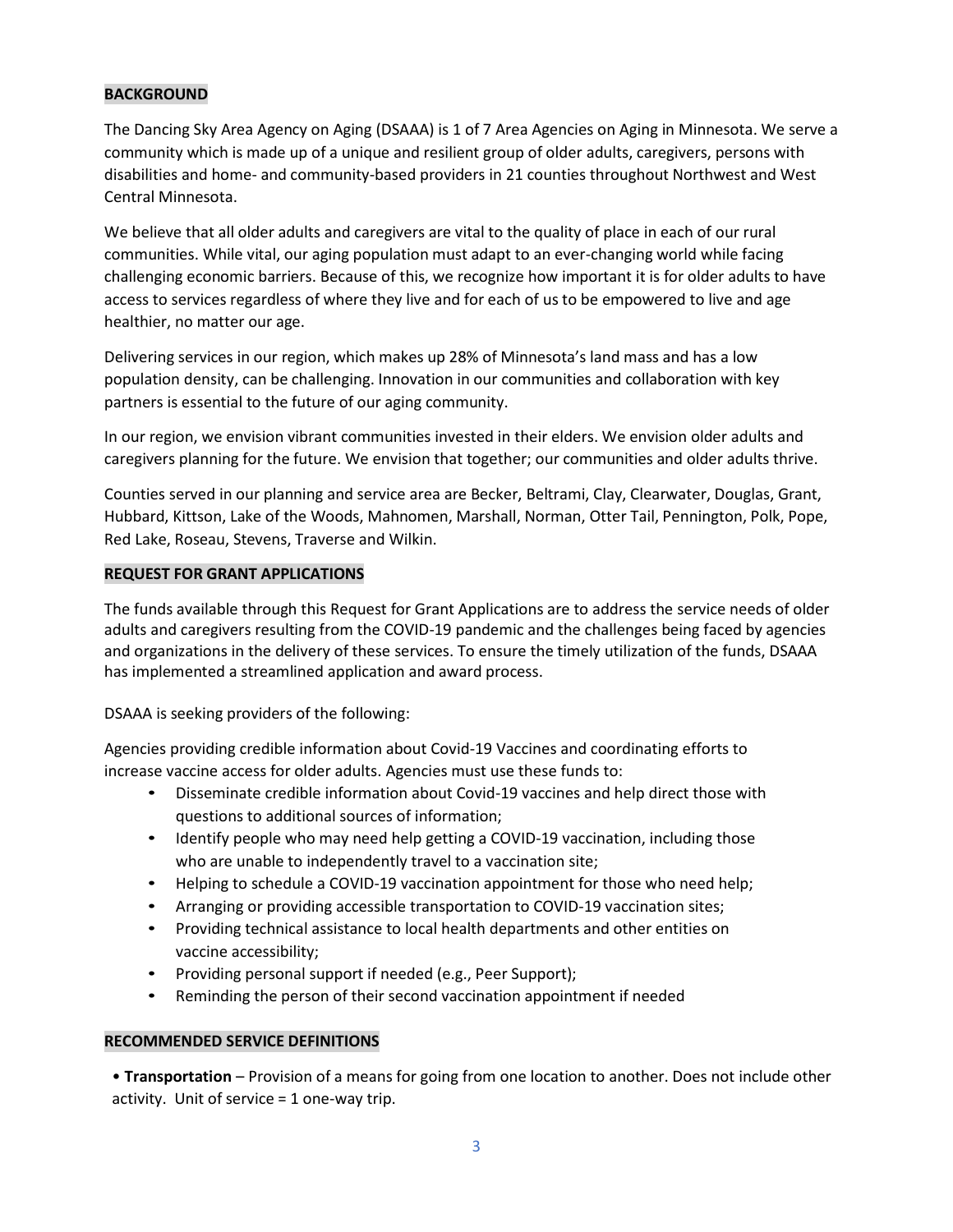• **Information and Assistance**– Provides individuals with current information on opportunities and services available to individuals within their communities, including information relating to assistive technology, links individuals to the opportunities and services that are available, and to the maximum extent possible, ensures that the individuals receive the needed services. Unit of service = 1 contact.

• **Outreach**– Interventions initiated by an agency for the purpose of identifying potential clients and encouraging their use of existing services and benefits. Unit of service = 1 contact.

• **Special Access**– Activities that link elders to a community and government services that are not easily accessible due to language and/or cultural barriers. Unit of service = 1 contact.

## **AVAILABLE FUNDS**

Vaccine Access (VAC5) funds originating with the Administration for Community Living, sub-awarded to the Minnesota Board on Aging (MBA) and allocated to DSAAA, will be awarded in amounts of up to \$25,000.

Awards will be made on an on-going basis through **June 30, 2022**, or when all available funds have been expended, whichever comes first.

No matching funds are required for VAC5 grant awards. VAC5 grant awards are not renewable.

## **ELIGIBLE APPLICANTS**

Non-profit or for-profit agencies, units of government and for-profit organizations with relevant expertise and experience in the provision of services to older adults and/or caregivers are eligible to submit an application for VAC5 Funds.

Service providers who are not currently receiving Title III OAA funds are encouraged to apply. DSAAA's current Title III providers may apply for funding for a new service but may not apply for a service they are currently receiving Title III funding to provide.

# **FUNDING PERIOD**

VAC5 Funds are available for use upon execution of a signed agreement and must be expended by 9/30/2022.

## **SERVICE AREA**

VAC5 Funds provided through this Request for Grant Applications are intended for use in DSAAA's twenty-one county service area. Funds are intended to fill service gaps; applications for services that duplicate existing services within an area will not be funded. No minimum service area is required, and multi-county service areas are permitted. (Counties in the DSAAA service area are included in the Background section)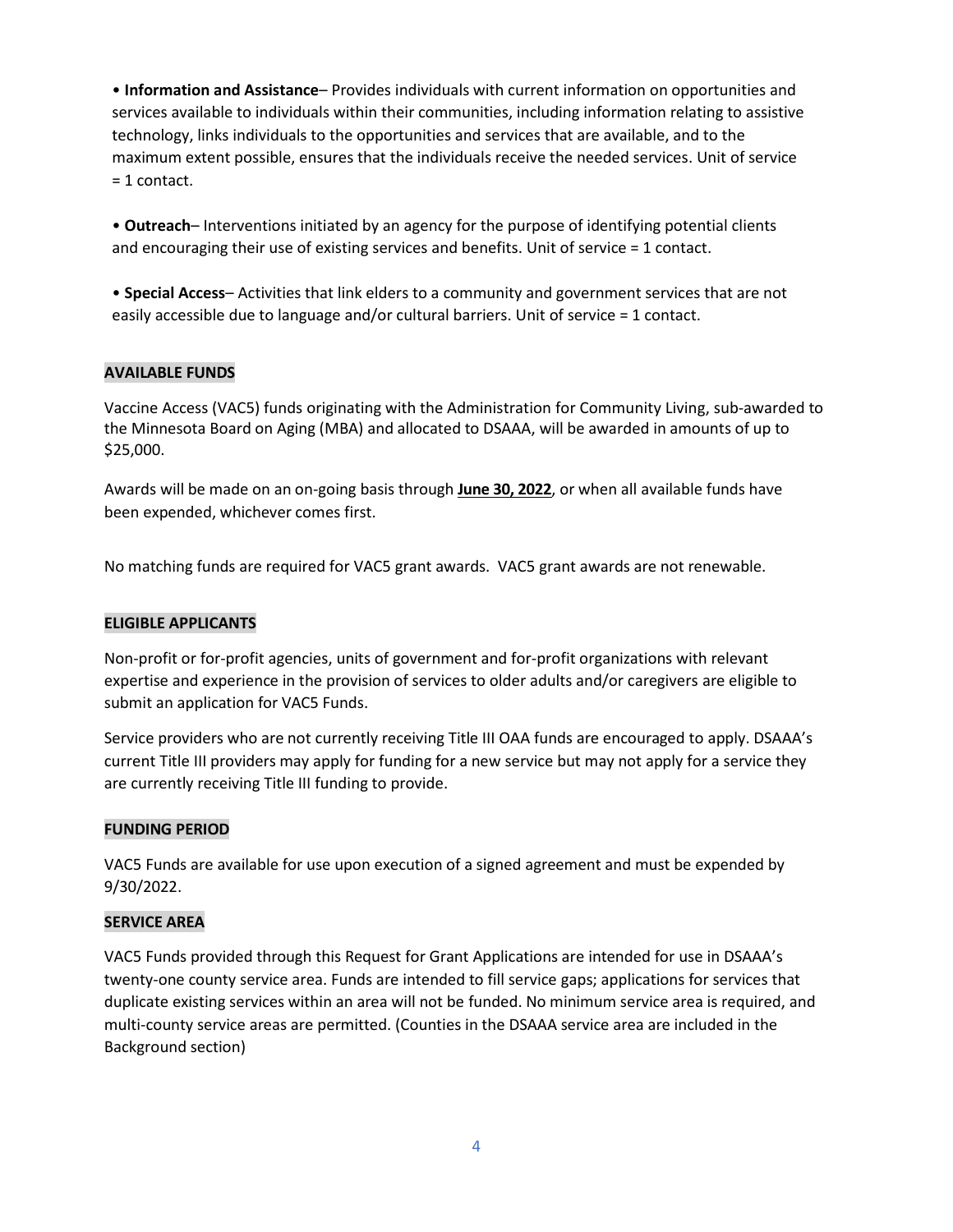## **VAC5 FUNDING SCHEDULE**

| Request for Grant Applications Released:                         | January 28, 2022                             |
|------------------------------------------------------------------|----------------------------------------------|
| <b>Applications Due:</b>                                         | Applications will be accepted on an on-going |
|                                                                  | basis through 6/17/2022                      |
| <b>DSAAA Executive Committee Awards Funds:</b>                   | Ongoing through 6/30/2022 or until all       |
|                                                                  | available funds are expended, whichever      |
|                                                                  | comes first                                  |
| <b>Award Notifications:</b>                                      | On-going                                     |
| Awards Available/Service Delivery Begins:                        | On-going                                     |
| VAC5 Funds expended, and projects must be completed by 9/30/2022 |                                              |

## **ELIGIBLE PERSONS TO BE SERVED**

VAC 5: Persons 60 years of age and older.

### **TARGET POPULATIONS**

Services must be designed to meet the needs of all eligible persons; however special emphasis must be placed on specific target populations as follows:

1. Individuals residing in rural areas

a) "Rural" for this purpose means any area that is not defined as urban. Urban areas compromise (1) urbanized areas (a central place and its adjacent densely settled territories with a combined minimum population of 50,000) and (2) incorporated places or census designated places with 20,000 or more inhabitants.

2. Individuals with greatest economic need (with particular attention to low-income minority individuals and older individuals residing in rural areas)

a) "Greatest economic need" means the need resulting from an income level at or below the federal poverty level;

3. Individuals with greatest social need (with particular attention to low-income minority individuals and individuals residing in rural areas)

a) "Greatest social need" means the need caused by non-economic factors, which include:

- 1. Physical and mental disabilities
- 2. Language barriers, and
- 3. Cultural, social, or geographical isolation, including isolation caused by racial or ethnic status, that
	- i. Restricts the ability for an individual to perform normal daily tasks
	- ii. Threatens the capacity of the individual to live independently;
- 4. Individuals at risk for institutional placement
	- i. "At risk for institutional placement" means having a limitation in at least two of the Activities of Daily Living;
- 5. Individuals with severe disabilities;
- 6. Individuals with limited English proficiency;
- 7. Individuals with Alzheimer's disease and related disorders with neurological and organic brain dysfunction.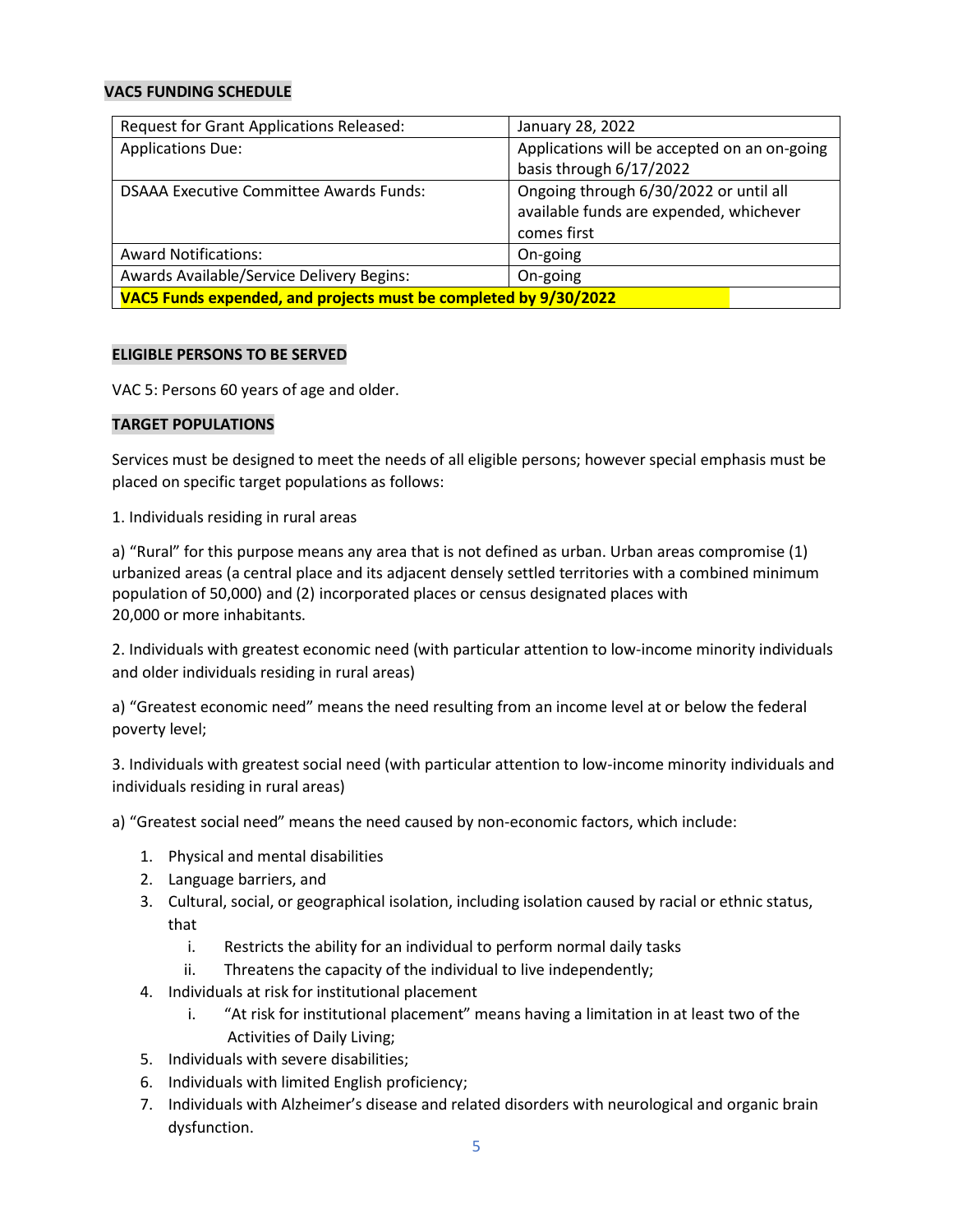## **PAYMENT AND REPORTING REQUIREMENTS**

Payment will be made on a reimbursement basis.

Awarded applicants must submit financial reports/requests for payment that include a description of funds expended and funds requested for the period. Additionally, programmatic reports that include information about individuals served by the project, including client characteristics, and units of service provided are required.

DSAAA reserves the right to request additional reports as deemed necessary.

## **APPLICATION**

A complete VAC5 Grant Application will include the following sections in the order indicated (a description of each section follows the list):

- Section 1 Budget
- Section 2 Narrative
- Section 3 Persons to be Served Form
- Section 4 Organizational Information and Fiscal Capacity Form
- Section 5 Assurances of Compliance and Certifications Required by Federal Law

## Description of Application Sections

Section 1 – Budget: The Grant Application Budget Instructions and Forms are provided in an Excel spreadsheet format complete with formulas. Follow the instructions carefully to maintain the integrity of the spreadsheets.

The budget form is subject to change following award notifications.

Section 2 – Narrative: Submit a Narrative that provides clear and concise responses to each item included in the Narrative Checklist that follows. The Narrative should specifically address the service(s) proposed in the grant request. Label the Narrative as Section 2. The Narrative should not exceed 1,000 words. DSAAA reserves the right to request additional information from applicants for clarification purposes.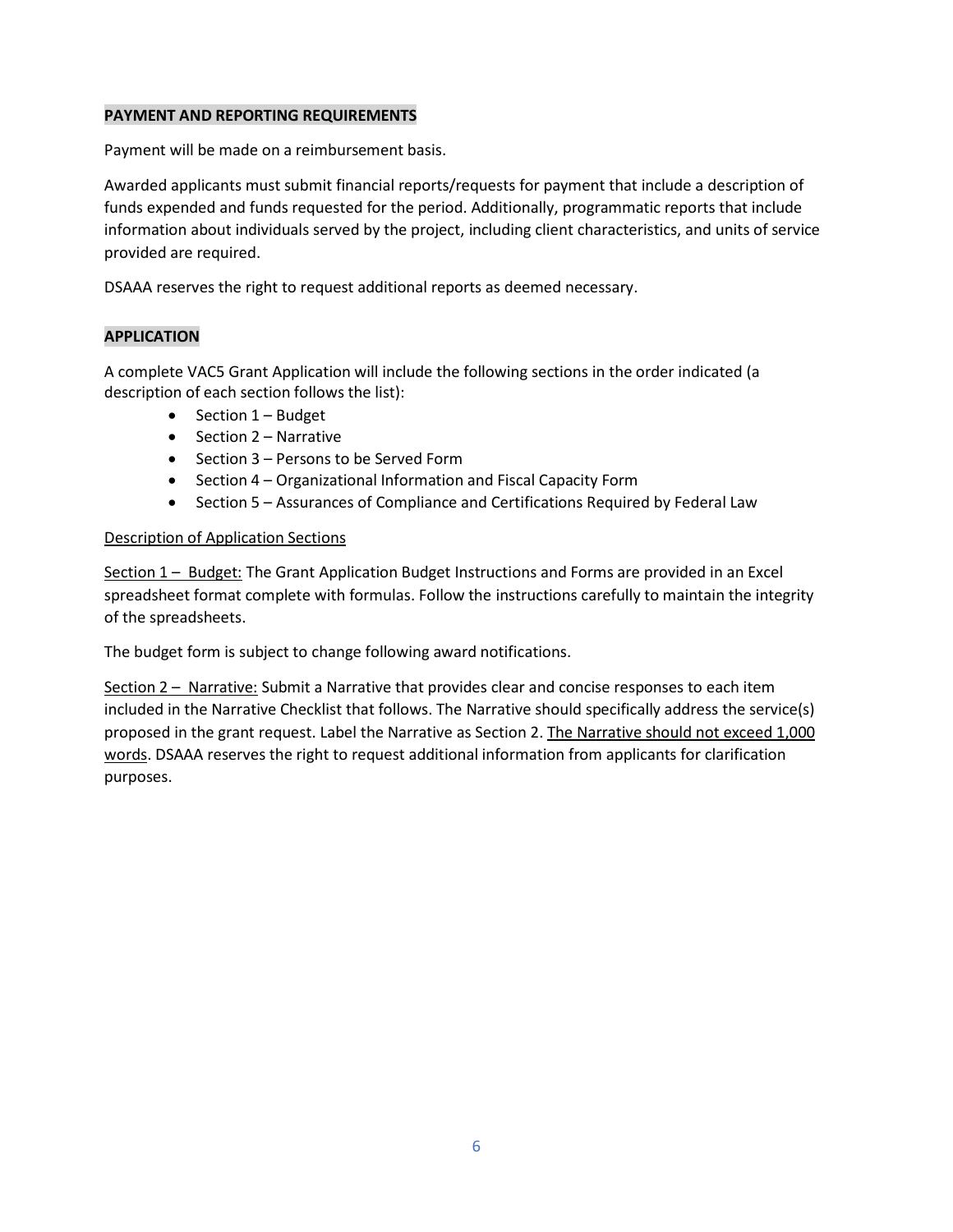# **Application Narrative Checklist**

| Introduction                        | A one-paragraph summary of the proposed project, including ask<br>amount                                                                                                                                                                                                                                                                                                                                                      |
|-------------------------------------|-------------------------------------------------------------------------------------------------------------------------------------------------------------------------------------------------------------------------------------------------------------------------------------------------------------------------------------------------------------------------------------------------------------------------------|
| Organizational<br>Description       | A succinct description of your agency/organization/unit of government<br>including its mission, date of incorporation, service area, services<br>currently being provided, sources of financial support and other<br>pertinent resources. Describe experience in proving services to older<br>adults                                                                                                                          |
| <b>Project Description</b>          | A concrete description of the project you are proposing. Include:<br>service(s) proposed; how the need for the service(s) was determined,<br>including the impact of COVID19 on the population to be served; who<br>you propose to serve and their characteristics; how the service(s) will<br>reach target populations; service area.                                                                                        |
| Work Plan/Project<br>Implementation | A description of the activities or a series of benchmarks for the<br>implementation of the project with an approximate timeline. Also<br>describe who will implement the project and carry out the activities, i.e.,<br>staff, volunteers, partnerships with other organizations. This section<br>must include a plan for ensuring the safety of service participants, staff,<br>and volunteers during the COVID-19 pandemic. |
| Project Impact                      | What will change/improve for older adults and/or caregivers as a result<br>of the proposed service(s).                                                                                                                                                                                                                                                                                                                        |

Section 3 – Persons to Be Served Form: Complete the Persons to be Served Form and include it in the application.

The following definitions and instructions should be used when completing the form:

*Rural* - for this purpose, rural means any area that is not defined as urban. Urban areas compromise (1) urbanized areas (a central place and its adjacent densely settled territories with a combined minimum population of 50,000) and (2) incorporated places or census-designated places with 20,000 or more inhabitants.

*Race/Ethnicity* - for this purpose, White Non-Hispanic is any person who is not considered a minority. Minority status is confined to the following designations: White Hispanic; American Indian/Alaskan Native; Asian; Black/African American; Native Hawaiian or Other Pacific Islander; Other Race; and two or More Races.

*Below Poverty* - for this purpose, below poverty is defined as persons whose income is at or below the official HHS poverty threshold.

The Unduplicated Count section is designed to project an unduplicated count of all eligible persons to be served during the project period and their characteristics. At the top of the page, enter the Service to be provided, i.e., Chore. Only supply information in the columns of the Service(s) you propose to provide.

The applicant must estimate the number of unduplicated persons projected to be served during the project period for each service. In addition, the following characteristics must be projected: race/ethnicity, rural residents, county of residence and low-income status.